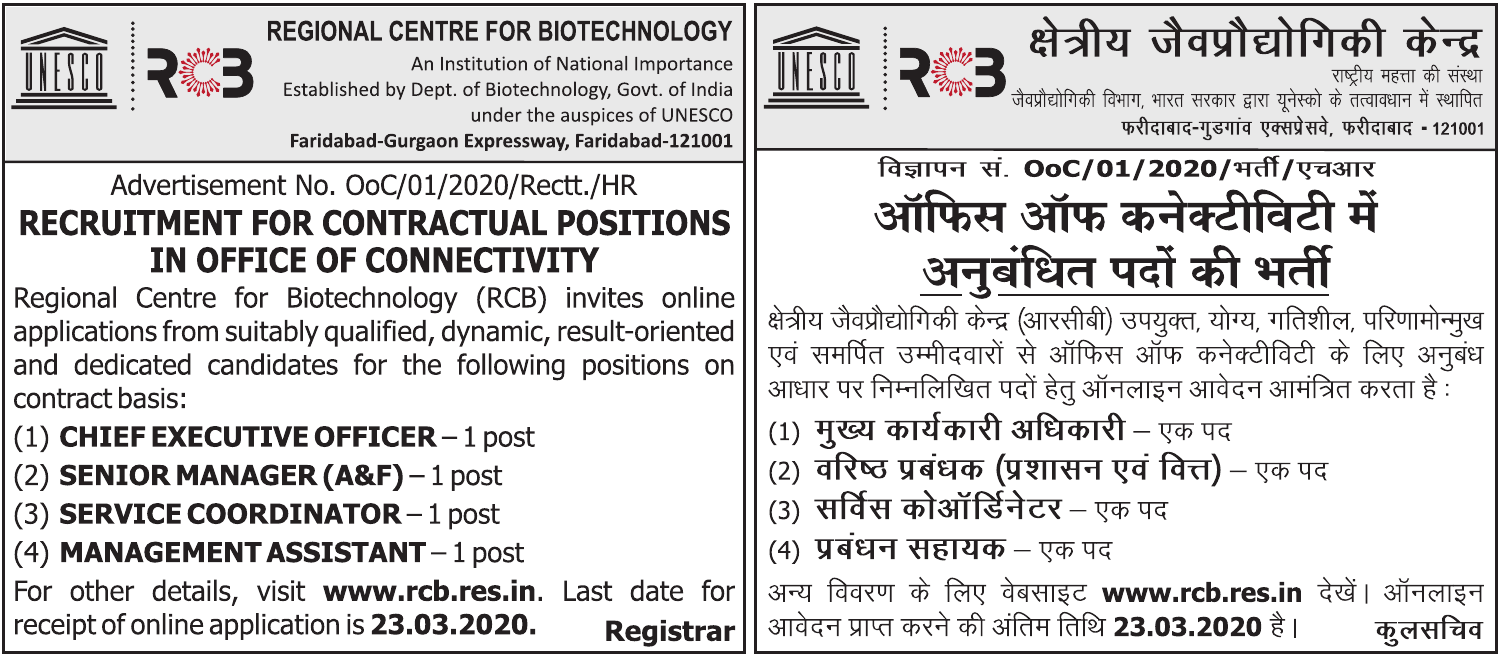

## **Advertisement No. OoC/01/2020/Rectt./HR**

# **RECRUITMENT FOR OFFICE OF CONNECTIVITY (OoC)**

Regional Centre for Biotechnology (RCB), an Institution of national importance established by the Department of Biotechnology, Govt. of India, with regional and global partnerships synergizing with the programmes of UNESCO. The primary focus of RCB is to provide world class education, training and conduct innovative research at the interface of multiple disciplines to create high quality human resource in disciplinary and interdisciplinary areas of biotechnology in a globally competitive research milieu.

We are looking for dynamic, result-oriented and dedicated candidates for the following contractual positions for the Office of Connectivity (OoC):

| Sl.<br>No. | Name of the<br>post and<br>consolidated<br>emoluments                                                                                               | <b>Qualifications and</b><br><b>Experience</b>                                                                                                                                                                                                                                                                                                                                                                                                                                   | <b>Job Description</b>                                                                                                                                                                                                                                                                                                                                                                                                                                                                                                                                                                                                                                                                                                                                                                                                                                                                                                                                                                                                                                                                                                                                                                                                                                                                                                                                                                                                                                                                     | No. of<br>posts and<br>age limit |
|------------|-----------------------------------------------------------------------------------------------------------------------------------------------------|----------------------------------------------------------------------------------------------------------------------------------------------------------------------------------------------------------------------------------------------------------------------------------------------------------------------------------------------------------------------------------------------------------------------------------------------------------------------------------|--------------------------------------------------------------------------------------------------------------------------------------------------------------------------------------------------------------------------------------------------------------------------------------------------------------------------------------------------------------------------------------------------------------------------------------------------------------------------------------------------------------------------------------------------------------------------------------------------------------------------------------------------------------------------------------------------------------------------------------------------------------------------------------------------------------------------------------------------------------------------------------------------------------------------------------------------------------------------------------------------------------------------------------------------------------------------------------------------------------------------------------------------------------------------------------------------------------------------------------------------------------------------------------------------------------------------------------------------------------------------------------------------------------------------------------------------------------------------------------------|----------------------------------|
| 1.         | <b>Chief</b><br><b>Executive</b><br>Officer (CEO)<br>Emoluments<br>ranging from<br>Rs. 1.25 lakh to<br>Rs. 1.50 lakh<br>per month<br>(Consolidated) | Qualifications: A distinguished<br>academic record with a post<br>graduate degree in any area of<br>life sciences and an MBA (or<br>equivalent)<br>with<br>proven<br>leadership qualities.<br>Experience of a minimum of<br>10 years in coordination $\&$<br>facility<br>management<br>in<br>Universities,<br>research<br>institutions.<br>Desirable: working experience<br>of operational management of<br>large<br>Government<br>scientific/academic/<br>institutional campus. | Provide leadership to the team for<br>$\bullet$<br>management of the common facilities of<br>the NCR Biotech Science Cluster.<br>Develop business operational model for<br>$\bullet$<br>smooth running of all facilities and<br>estates of the cluster.<br>Manage relationships with a broad and<br>$\bullet$<br>diverse group of constituents like<br>technologists,<br>academia,<br>service<br>contractors etc.<br>$\bullet$<br>Co-ordinate with various working groups<br>like local state agencies/marketing /<br>communications / IPR / Legal agencies to<br>ensure effective outcomes in line with the<br>objectives of the constituents of the<br>Cluster.<br>Have understanding of Certifications and<br>$\bullet$<br>clearances required for buildings.<br>Maintain<br>financial<br>discipline<br>$\bullet$<br>and<br>accountability for the overall activities of<br>the OoC.<br>Facilitate initial set up of any cluster<br>$\bullet$<br>$constituent - (lab infrastructure including$<br>IT, security and signages).<br>Coordinate with heads of all constituent<br>$\bullet$<br>institutions in the cluster to ensure that a<br>congenial healthy and professional<br>environment is maintained in the Cluster.<br>Coordinate<br>and<br>organize<br>periodic<br>$\bullet$<br>meetings of the Cluster Board. Carry out<br>all the activities of the OoC in accordance<br>with the directions of the Cluster Board.<br>Work priorities as per requirement from<br>time to time. | One post,<br>45 years            |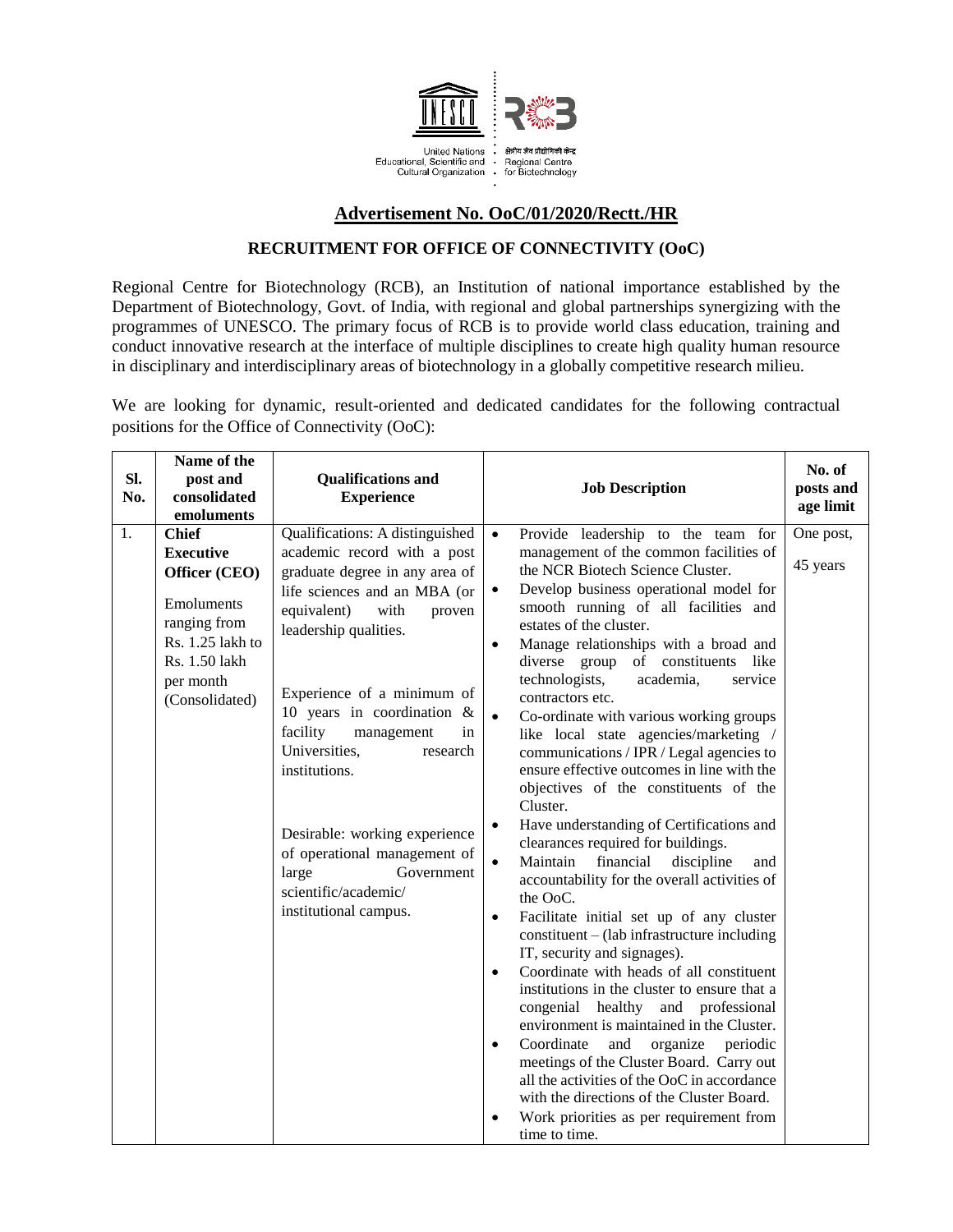| 2. | <b>Senior</b><br><b>Manager</b><br>(Administratio<br>n and Finance)<br>Emoluments<br>ranging from<br>Rs. 80,000 to<br>Rs. 100,000 per<br>month<br>(Consolidated) | <b>Qualifications:</b> A first class<br>graduate with post-graduate<br>degree in finance or an MBA.<br>Candidates with professional<br>qualifications like CA/ICWAI<br>will also be considered.<br><b>Experience:</b> Candidate should<br>have an experience of a<br>minimum of 5 years in the<br>field of project / service<br>management, or procurement /<br>accounting, and must have<br>knowledge of statutory<br>financial rules of the GOI, and<br>hands-on experience in areas<br>identified in the job<br>description. | $\bullet$<br>$\bullet$<br>$\bullet$<br>$\bullet$<br>$\bullet$ | Supervise and deal with matters related to<br>Establishment, Procurement, Finance and<br>Accounts, and Estate.<br>Work<br>closely<br>with<br>the<br>higher<br>management of the Cluster to develop the<br>SOPs for operational aspects of the<br>services commonly required for the<br>development<br>Cluster,<br>of<br>good<br>management practices.<br>Formulation and implementation of<br>financial plans, management of expenses<br>and resource generation.<br>Provide<br>supportive<br>leadership<br>in<br>management of junior staff and conduct<br>their appraisal in a timely manner.<br>Any other work assigned as<br>per<br>requirement. | One Post,<br>45 years |
|----|------------------------------------------------------------------------------------------------------------------------------------------------------------------|---------------------------------------------------------------------------------------------------------------------------------------------------------------------------------------------------------------------------------------------------------------------------------------------------------------------------------------------------------------------------------------------------------------------------------------------------------------------------------------------------------------------------------|---------------------------------------------------------------|------------------------------------------------------------------------------------------------------------------------------------------------------------------------------------------------------------------------------------------------------------------------------------------------------------------------------------------------------------------------------------------------------------------------------------------------------------------------------------------------------------------------------------------------------------------------------------------------------------------------------------------------------|-----------------------|
| 3. | <b>Service</b><br>Coordinator<br>Emoluments<br>ranging from<br>Rs. 40,000 to<br>Rs. 50,000 per<br>month<br>(Consolidated)                                        | <b>Qualifications:</b> A graduate<br>degree with post graduate<br>diploma in management.<br><b>Experience:</b> A minimum of 3<br>years'<br>relevant<br>hands-on<br>experience of management of<br>services on a large campus<br>including<br>building<br>under<br>construction.                                                                                                                                                                                                                                                 | $\bullet$<br>$\bullet$                                        | Manage and supervise the common<br>services like security, housekeeping,<br>cafeteria, guest house of the Cluster,<br>horticultural<br>services, pest<br>control<br>services, disposal of waste & garbage.<br>Coordinate with the infrastructure team<br>and other members of the facility<br>management services to ensure smooth<br>running of the campus.                                                                                                                                                                                                                                                                                         | One Post,<br>40 years |
| 4. | <b>Management</b><br><b>Assistant</b><br>Emoluments<br>ranging from<br>Rs. 20,000 to<br>Rs. 25,000 per<br>month<br>(Consolidated)                                | <b>Qualification:</b><br>$\mathbf{A}$<br>graduate<br>degree, preferably in science or<br>commerce, with knowledge of<br>computer applications.<br><b>Experience:</b> A minimum of 3<br>years' experience in handling<br>correspondences,<br>office<br>management,<br>file<br>work,<br>accounts and finance.                                                                                                                                                                                                                     | $\bullet$<br>$\bullet$                                        | Provide administrative and logistics<br>support to the office by maintaining<br>day-to-day<br>records,<br>operations<br>in<br>administration,<br>maintenance,<br>engineering, recruitment, contracts etc.<br>Maintain accounts and make payments,<br>expenditure<br>prepare<br>budgets<br>and<br>invoices,<br>statements,<br>raise<br>salary<br>payments etc.<br>Work priorities will vary from time to<br>time.                                                                                                                                                                                                                                     | One Post,<br>30 years |

### **Note: Retired employees of age upto 62 years who possess relevant experience may also apply for the above positions.**

The application format is available on our website **www.rcb.res.in.** Interested candidates should fill their applications online with the requisite non-refundable fee of Rs. 1000/- (SC/ST/PH/Women candidates are exempted from payment of fees) **latest by 23.03.2020.** 

Refund of unsuccessful or duplicate transactions may be claimed upto 1 month from the last date of submission of applications, after that no request will be entertained**.** 

## **TERMS AND CONDITIONS**

1. The positions will be on contract, initially for a duration upto **31.07.2020**, which may be extended subject to extension of the project duration and at the discretion of the Competent Authority as per the requirement of the Centre.

2. The positions are subject to periodic evaluation of the performance of the incumbent and if, on such evaluation the performance is not found to be satisfactory, the contract will be terminated with one month notice.